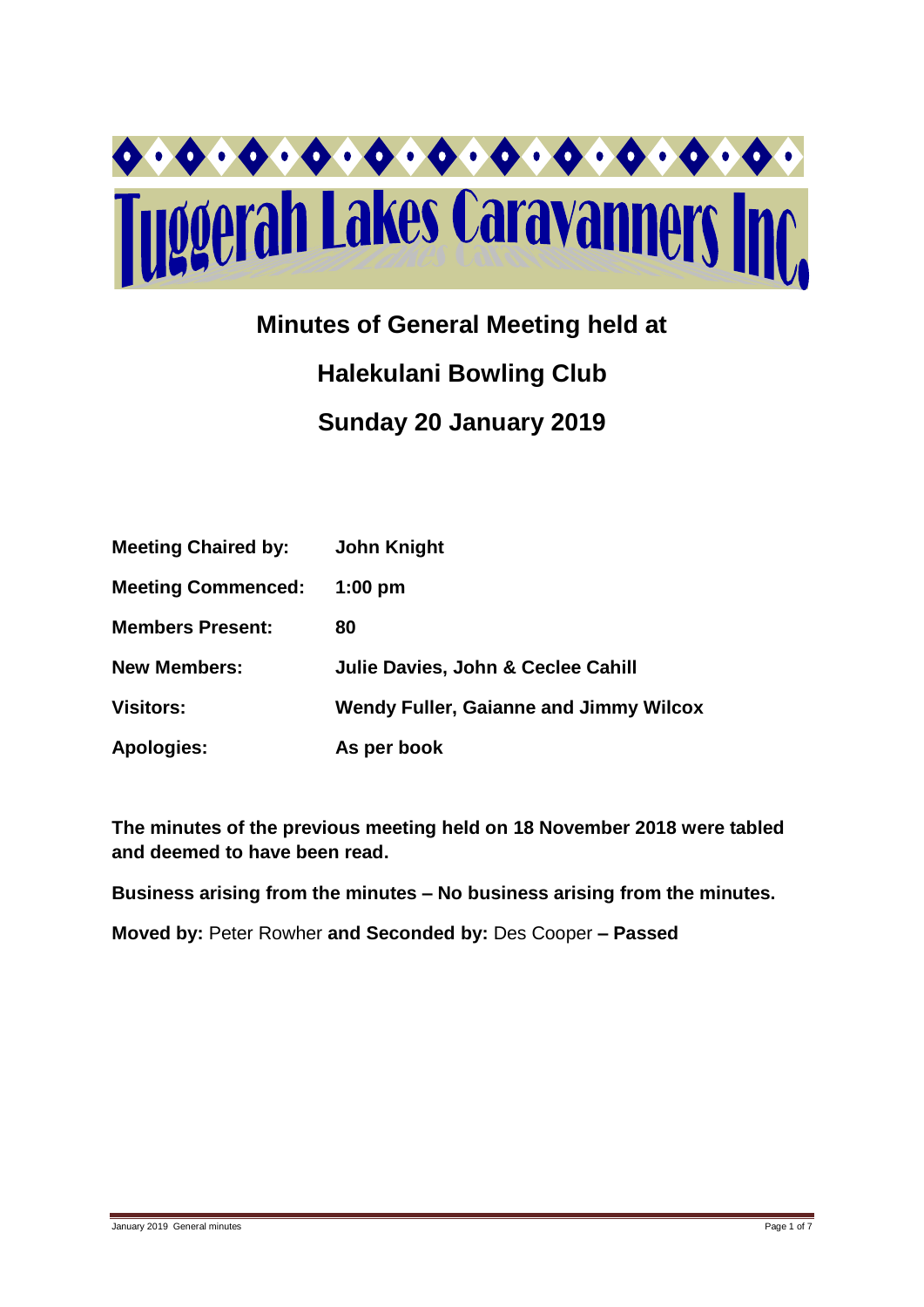| <b>Correspondence In:</b>  | Email from NSW Caravan Assn regarding the<br>numbers for the National Rally in WA                                        |  |  |  |  |
|----------------------------|--------------------------------------------------------------------------------------------------------------------------|--|--|--|--|
|                            | Email from NSW Caravan Assn regarding minutes<br>from general meeting that was held 17 November<br>2018                  |  |  |  |  |
|                            | Email from NSW Caravan Assn requesting a \$50<br>donation from all clubs for the raffle at the NSW<br><b>State Rally</b> |  |  |  |  |
|                            | Email from NSW Caravan Assn regarding a fruit fly<br>roadblock at Yamba SA                                               |  |  |  |  |
|                            | Thank you card and Christmas Card from John<br>Hunter Children's Hospital for our donations                              |  |  |  |  |
|                            | Information from Beechworth Lake Sambell<br>Caravan Park (passed on to Bill Hansell)                                     |  |  |  |  |
|                            | Bank statement for our visa account                                                                                      |  |  |  |  |
| <b>Correspondence Out:</b> | Invoices sent to Central Coast Caravans and All<br>About Caravan Repairs for advertising                                 |  |  |  |  |
|                            | Letter sent to Coastal Caravan Clinic re advertising                                                                     |  |  |  |  |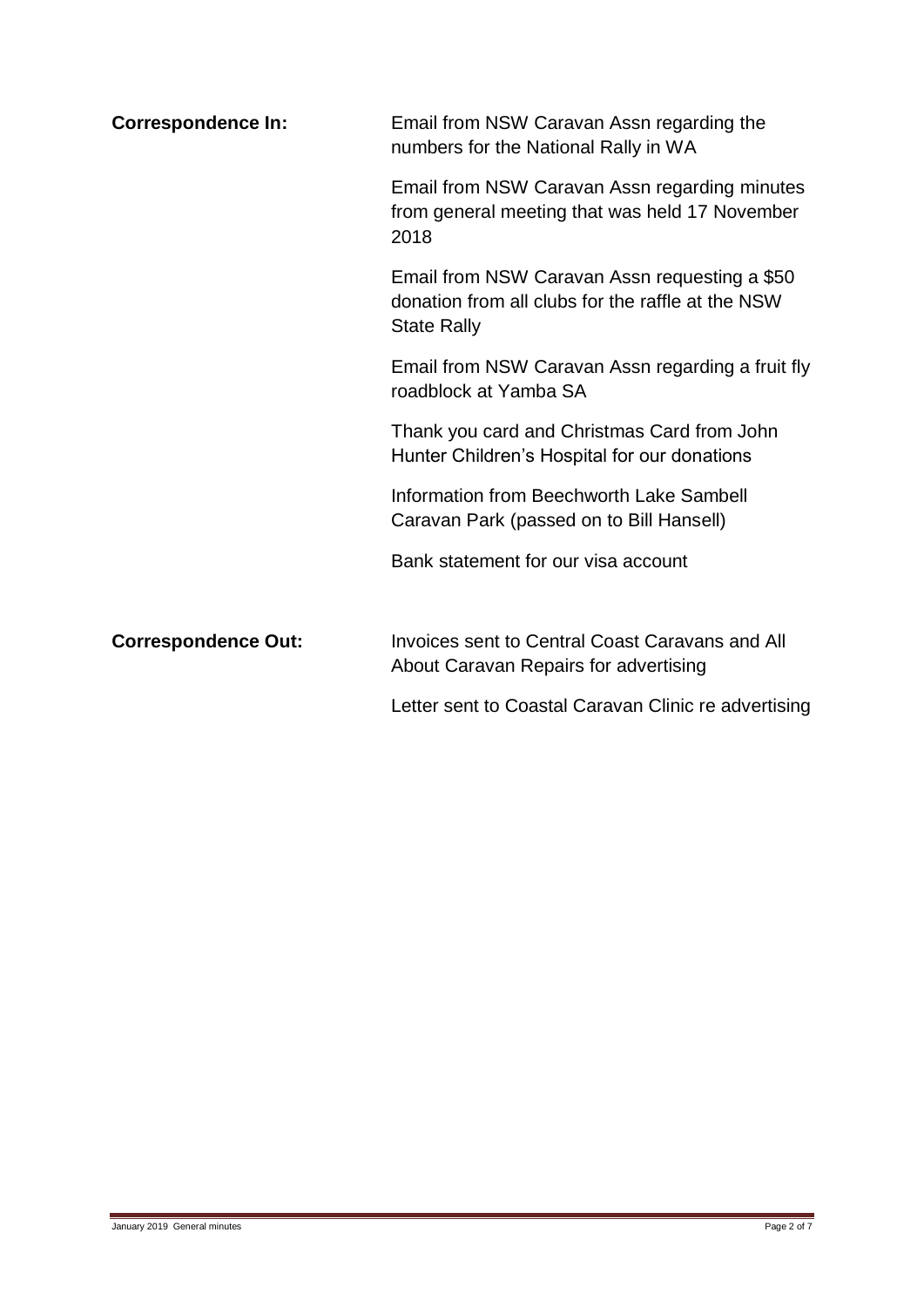## **Treasurer's Report**

## **BANK RECONCILIATION**

#### **SUMMARY REPORT : NOVEMBER AND DECEMBER 2018**

| Carried Forward: Balance as at 30/10/2018  |    |          | s  | 7,206.35 |
|--------------------------------------------|----|----------|----|----------|
| <b>INCOME - Nov. &amp; Dec. 2018</b>       |    |          |    |          |
| Joining Fee                                |    |          |    |          |
| <b>Annual subs</b>                         |    |          |    |          |
| <b>Club Raffles</b>                        | Ś  | 132.00   |    |          |
| <b>Unused Tamworth funds</b>               |    |          |    |          |
| (transferred from Debit A/C)               | Ś  | 307.44   |    |          |
| Christmas Lunch                            |    |          |    |          |
| <b>Bank Interest</b>                       | Ś  | 0.77     |    |          |
| Misc. Items                                |    |          |    |          |
| <b>TOTAL INCOME</b>                        | \$ | 440.21   | s  | 7,646.56 |
| <b>EXPENDITURE- Nov. &amp; Dec. 2018</b>   |    |          |    |          |
| Raffle                                     | Ś  | 100.00   |    |          |
| Melbourne Cup Lunch (& misc extras)        |    |          |    |          |
| Melb. Cup - Entertainer                    | \$ | 400.00   |    |          |
| Christmas Party Lunch                      | \$ | 3,415.00 |    |          |
| Christmas Party - Entertainer              | Ś  | 200.00   |    |          |
| Admin - Inks and Disc Bowls Expenses       |    |          |    |          |
| (Trophies and Certificates)                | \$ | 218.00   |    |          |
| Misc - Refund (duplication of M/Ship pymt) | \$ | 20.00    |    |          |
| <b>TOTAL EXPENDITURE</b>                   | Ś  | 4,353.00 |    |          |
| <b>Closing Balance</b>                     |    |          | \$ | 3,293.56 |

|                                      | 3,293.56 |
|--------------------------------------|----------|
|                                      |          |
| ess Unpresented Cheques* \$          |          |
| Balance 31.12.18 S                   | 3,293.56 |
| <b>BANK STATEMENT RECONCILIATION</b> |          |

Statement and Reconciliation prepared by manufacturers.

| President: |  |  |  |  |  |  |  |  |  |  |
|------------|--|--|--|--|--|--|--|--|--|--|

**Moved by:** Fay Thomas **Seconded by:** John Oakes that the treasurer's report be accepted **– PASSED**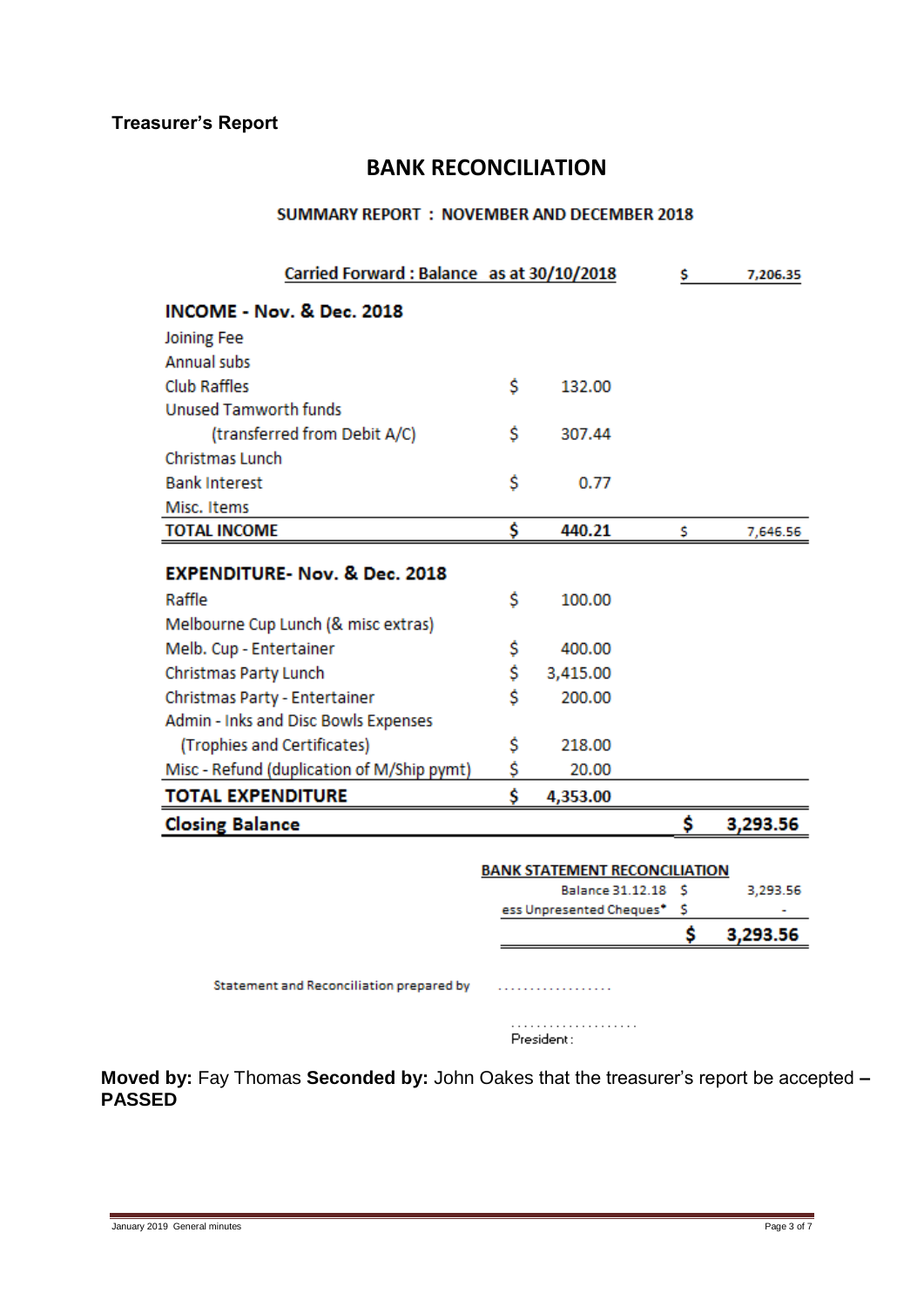## **Social Director's Report**

Good afternoon Folks

Middle Rock will be TLC's next rally. Rally dress theme for the dinner is Hawaiian.

Many members have put their names down for attendance but at this stage only 24 have made a commitment by way of deposit. Members who are planning to attend please notify Middle rock. I have put a list of on the board and if you are not going please cross off your names. If you have paid in the last few days please advise me. Don't forget staff will park our vans.

Aimee has now agreed to make herself available when you call. You can contact her Monday – Friday 9.00 am – 3.00 pm on 02 4982 1162 or by email [rockpoolsevents@middlerock.com.au](mailto:rockpoolsevents@middlerock.com.au)

There have been a few changes to last year's rally. The new camp kitchen is fantastic and I am sure there will be many hours of happy times spent there.

The management have a few new rules:

Staff will run the bingo night in the function room and will only be available for 2 hours 6.00 – 8.00 pm so a light supper will be served at the camp kitchen. You need to take your own dabbers for bingo and TLC will be providing the prizes.

Breakfast will be served in the function room and members are asked to add their names to the time list. There will be two sittings one at 7.00 am and the other at 8.00 am.

The dinner will be a café style meal which includes sweets. I will put a copy of the menu on the board for you to see your choices next month. They want your choice of the dinner menu & sweets 2 days prior.

I have decided to have a BYO BBQ at the camp kitchen instead of the movie night due to time restrictions in the function room.

There are some club shirts on the table. If you would like one you can make a donation which goes to Janis for the Children's ward @John Hunter Hospital.

I have a few sets of Clarrie's clips @ only \$20 a set. If you don't have a set, you should, as a safety tool. If you need to learn about them Graham will help you.

Any Questions?

Happy travels.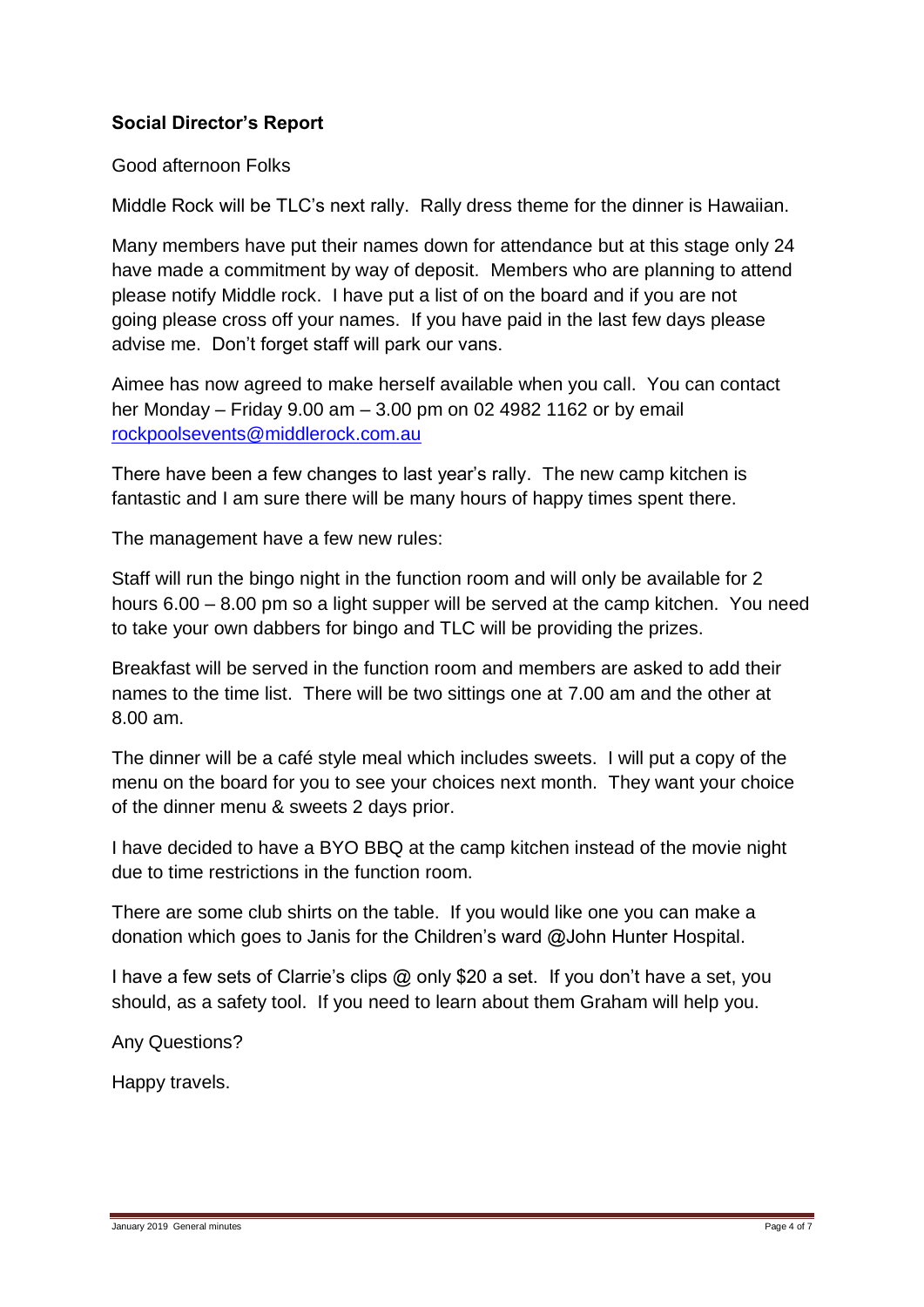## **Welfare Report**

Not much to report this month as everyone seems to be well.

John Holland is home from hospital and is improving every day.

Fred Jager is going into hospital in February for a hip operation – we wish him a speedy recovery.

#### **Members Rep**

Nothing to report from members. If you do have something that you want me to bring up to the committee please send me an email and I will address it with them. We have just come back from a week in Canberra and what a great place this is. There is so much to see and do at a cost that is either free or at a very minimal cost.

#### **Tour Director's Report**

- 1. Lakeside Tourist Resort Forster 4-18 February 2019 If you would like to attend please make sure you add your name to the list and then contact the park and pay your deposit. – **Coral Kane**
- 2. Shoal Bay Caravan Park 8-23 February 2019 I have checked and there are still sites available. If you want to go, give the park a call.– **Richard Majchrowski**
- 3. North Haven February There are a number of members who have booked into North Haven. There is a sheet on the board and if anyone wishes to go please put your name on the sheet and contact the park **– Bill Hansell**
- 4. TLC Club Rally to Middle Rock 28 February 7 March 2019 Could you please check the list and either add or remove your name – more to come over the next couple of months. – **Club Organised**
- 5. State Rally 2019 21, 22, 23 and 24 March 2019
- 6. Casino Beef Week 18 28 May 2019 There will be details on the board next month – **Susan Edwards**

There are other trips such as Boggabri and Hartwood (Richard ABC) but we will need to have someone who will be the contact person.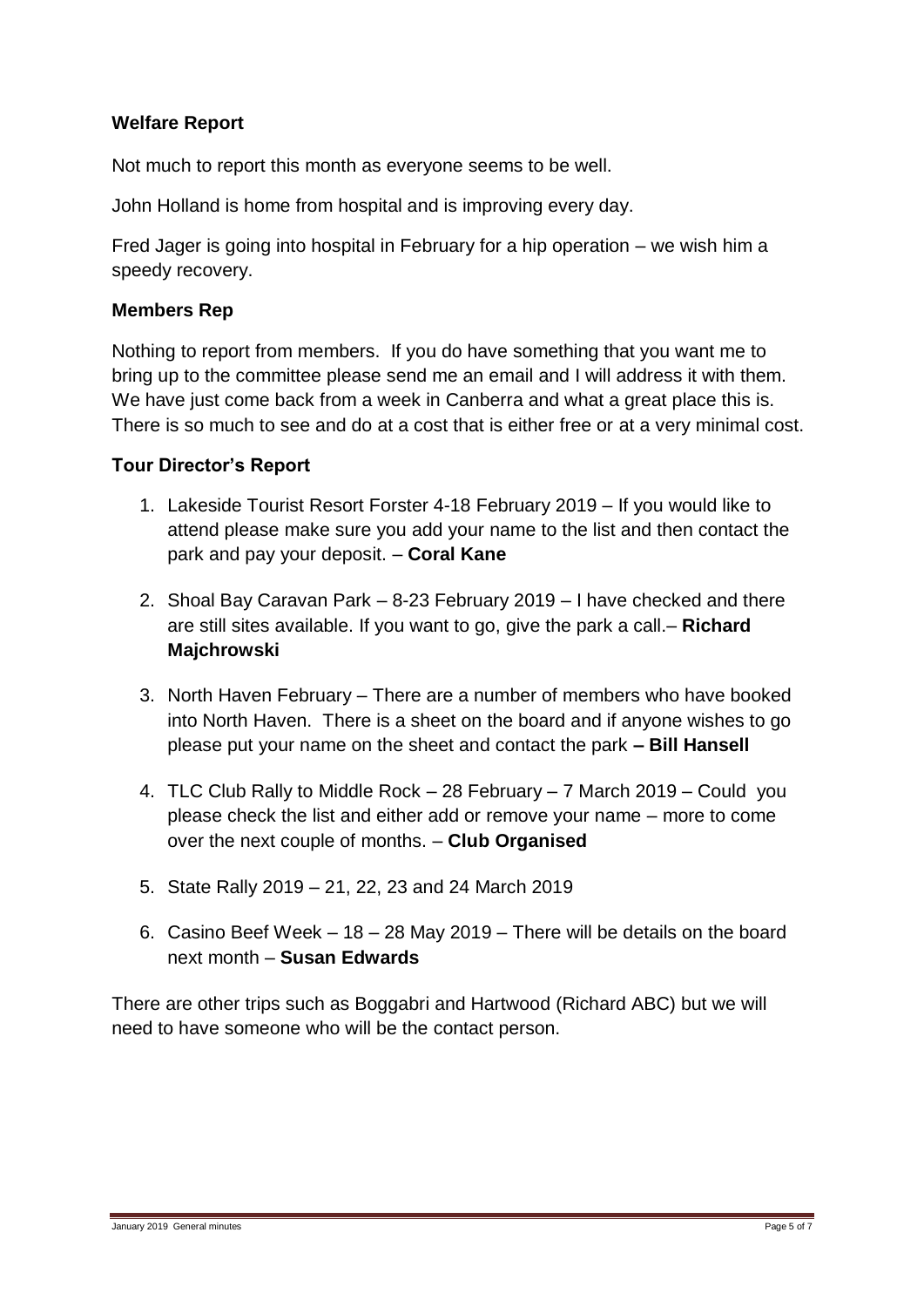There was a discussion on where we should have our Christmas in July rally. The suggestions were Happy Hallidays and North Haven. Bill has spoken to North Haven who have offered a sausage sizzle and nibbles at happy hour and the cost would be \$35 per night. Fay had spoken to Happy Hallidays who have advised that they will charge the same as last year which was approximately \$30 per night. Fay is waiting on a response to an email to find out if they will offer anything further.

Coral Kane thought that it should only be the people who are going to Christmas in July who should vote. It was decide that we, the members, should vote on where they would prefer to go. By the vote it was decided that we will have Christmas in July at Hallidays. Catering will be worked out over the next couple of months. The dates for Christmas in July are from 25 July to 31 July (in 25 July and out 1 August).

If you want to organise any trips and need help please let us know and we will help out where we can.

Bill reminded members that if you put your name on the list and decide not to go please make sure you cross your name off as it makes it confusing for whoever is the trip leader.

## **Editor's Report**

Thank you to all the members who have forwarded me items to put in the newsletter as it very much appreciated. You can send me anything to put that you want other members to read such as jokes, recipes, and poems. Fay & Peter Davidson have forwarded me some information but as the information is quite large I have put the web address in the newsletter for you to download and read.

## **Vice President's Report**

John Oakes read a funny poem. Please see the newsletter for the poem.

#### **NSW State Council Report –** Nothing to report

#### **General Business –**

John Knight asked the members if there was anything that they would like us to have at the meetings. The committee would like your suggestions so please let us know what you would like.

Clarrie's Ramble will not be put on this year but if there is anyone who would like to organise this for next year please let us know.